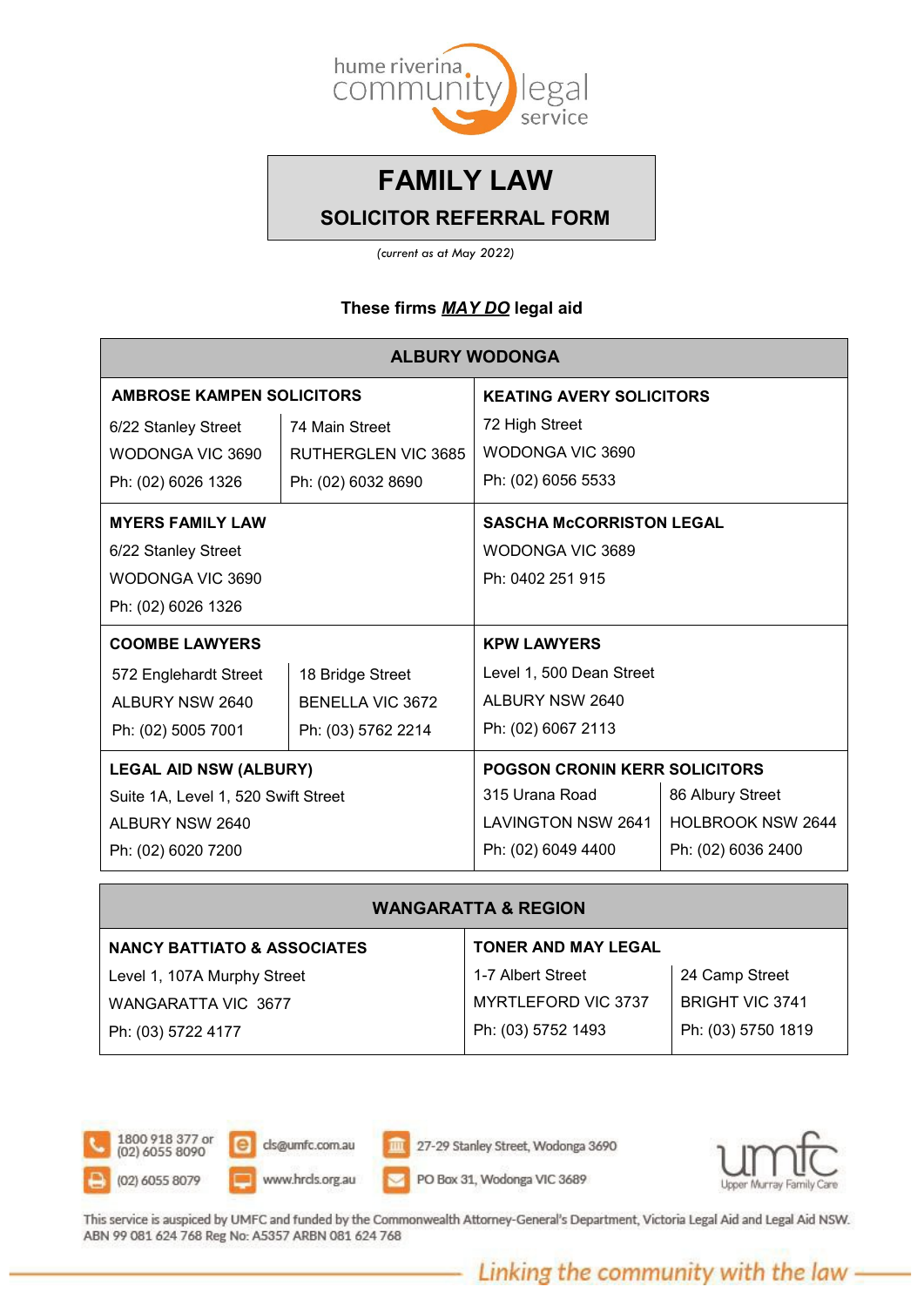

*(current as at May 2022)*

| <b>RIVERINA &amp; REGION</b>           |                              |  |  |  |
|----------------------------------------|------------------------------|--|--|--|
| <b>FRIEDLIEB FOX MCLEOD SOLICITORS</b> | <b>LEGAL AID NSW (WAGGA)</b> |  |  |  |
| 30 Fitzhardinge Street                 | 74-76 Fitzmaurice Street     |  |  |  |
| WAGGA WAGGA NSW 2650                   | WAGGA WAGGA NSW 2650         |  |  |  |
| Ph: (02) 6921 1733                     | Ph: (02) 6921 6588           |  |  |  |

*Many firms offer a no obligation first consultation. You should ask if this applies when you first call.*



This service is auspiced by UMFC and funded by the Commonwealth Attorney-General's Department, Victoria Legal Aid and Legal Aid NSW. ABN 99 081 624 768 Reg No: A5357 ARBN 081 624 768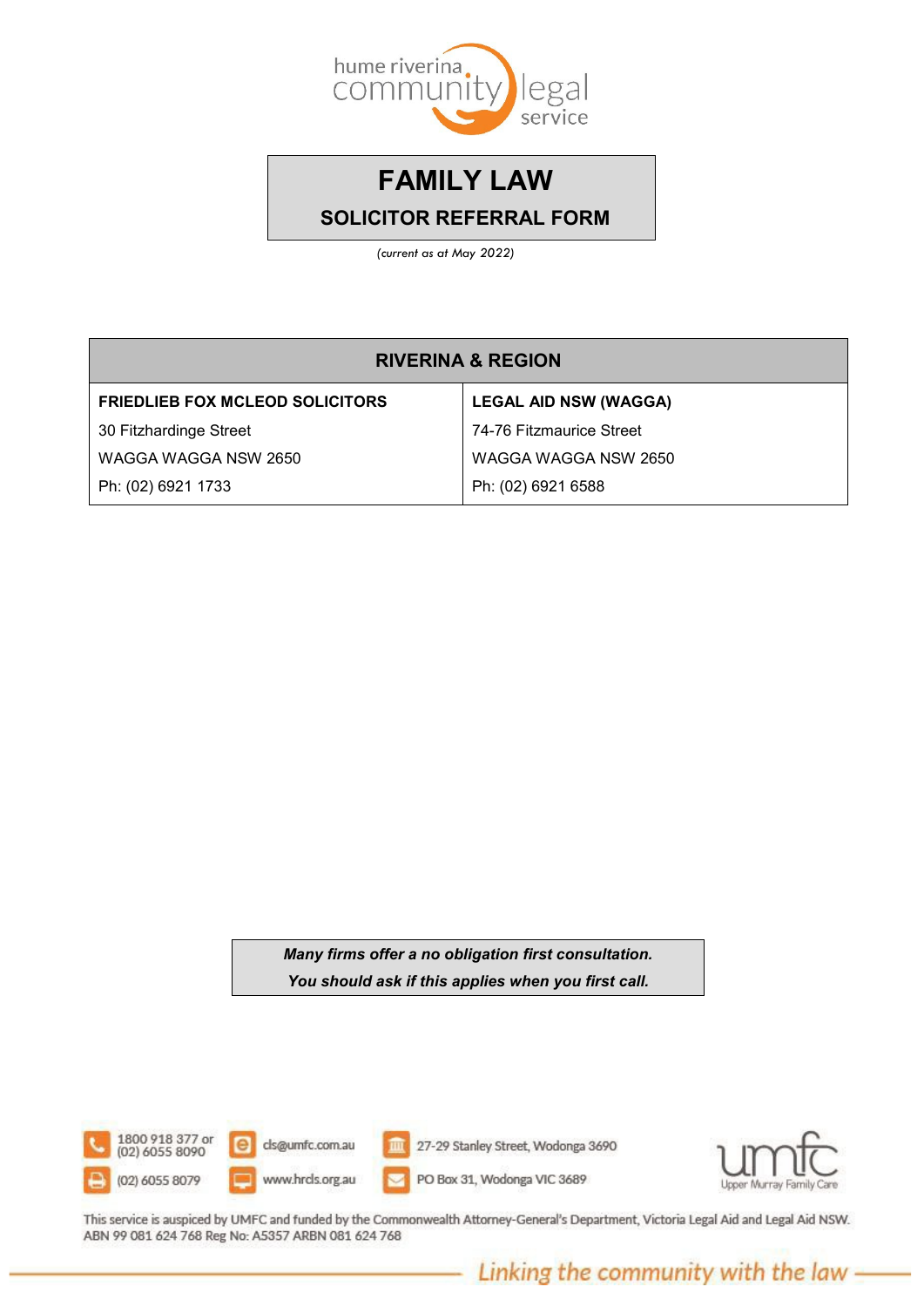

*(current as at May 2022)*

#### **These firms generally DO NOT do legal aid**

| <b>ALBURY WODONGA</b>                  |                               |  |  |
|----------------------------------------|-------------------------------|--|--|
| <b>ALBURY LEGAL</b>                    | <b>BELLBRIDGE HAGUE</b>       |  |  |
| 596 Hume Street                        | 522 Kiewa Street              |  |  |
| ALBURY NSW 2640                        | ALBURY NSW 2640               |  |  |
| Ph: (02) 6041 2010                     | Ph: (02) 6051 4666            |  |  |
| <b>COLIN GILLESPIE - PROPERTY ONLY</b> | <b>JAMES G SLOAN</b>          |  |  |
| 566 Englehardt Street                  | Third Floor, 553 Kiewa Street |  |  |
| ALBURY NSW 2640                        | ALBURY NSW 2640               |  |  |
| Ph: (02) 6041 6035 or 0408 692 386     | Ph: (02) 6041 1122            |  |  |
| <b>ROBB AND ASSOCIATES</b>             | <b>TARELLA LAW</b>            |  |  |
| 554 Smollett Street                    | Suite 101, 526 Swift Street   |  |  |
| ALBURY NSW 2640                        | ALBURY NSW 2640               |  |  |
| Ph: (02) 6041 3577                     | Ph: (02) 6021 8300            |  |  |
| <b>HARRIS LIEBERMAN SOLICITORS</b>     |                               |  |  |
| 87 Hume Street                         |                               |  |  |
| WODONGA VIC 3690                       |                               |  |  |
| Ph: (02) 6051 5100                     |                               |  |  |



This service is auspiced by UMFC and funded by the Commonwealth Attorney-General's Department, Victoria Legal Aid and Legal Aid NSW. ABN 99 081 624 768 Reg No: A5357 ARBN 081 624 768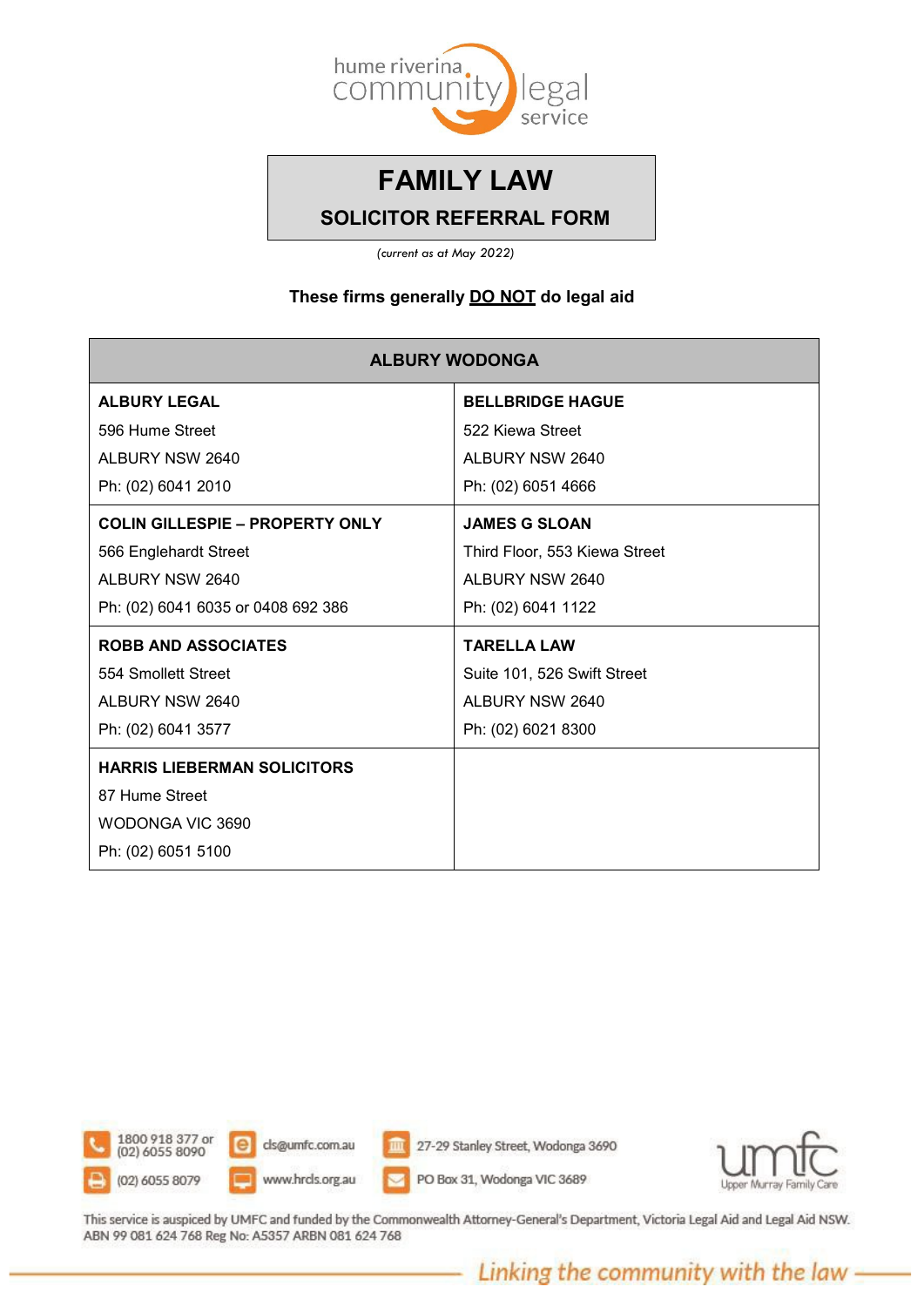

*(current as at May 2022)*

| <b>WANGARATTA &amp; REGION</b>                                                                                    |  |                                                                                                                                                                |                                                                                       |  |  |
|-------------------------------------------------------------------------------------------------------------------|--|----------------------------------------------------------------------------------------------------------------------------------------------------------------|---------------------------------------------------------------------------------------|--|--|
| <b>MORGAN COUZENS LEGAL</b>                                                                                       |  |                                                                                                                                                                |                                                                                       |  |  |
| Ground Floor, Suite 10, The Strand<br>21-23 Reid Street<br><b>WANGARATTA VIC 3677</b>                             |  | 1/68 Myrtle Street<br><b>MYRTLEFORD VIC 3737</b><br>Ph: (03) 5752 1280                                                                                         | 52 High Street<br>WODONGA VIC 3690<br>Ph: (02) 6062 2115                              |  |  |
| Ph: (03) 5722 1280<br><b>SARTORI LEGAL SERVICES</b><br>33 Ely Street<br>WANGARATTA VIC 3677<br>Ph: (03) 5721 8500 |  | 4877 Wangaratta-Whitfield Road<br><b>WHITFIELD VIC 3733</b>                                                                                                    | <b>MAL RYAN AND GLEN</b><br>9 High Street<br>MANSFIELD VIC 3722<br>Ph: (03) 5775 2744 |  |  |
| <b>NEVIN LENNE GROSS</b><br>57 Clyde Street<br><b>MYRTLEFORD VIC 3737</b><br>Ph: (03) 5752 1255                   |  | <b>Nevin Lenne Gross</b> also have offices in: Wodonga,<br>Wangaratta, Shepparton, Bright and Mt Beauty - please<br>contact their office for more information. |                                                                                       |  |  |

| <b>RIVERINA &amp; REGION</b>       |  |  |
|------------------------------------|--|--|
| <b>DEBBIE FLYNN AND ASSOCIATES</b> |  |  |
| WAGGA WAGGA NSW 2650               |  |  |
| Ph: (02) 6921 1060                 |  |  |

*Many firms offer a no obligation first consultation. You should ask if this applies when you first call.*



This service is auspiced by UMFC and funded by the Commonwealth Attorney-General's Department, Victoria Legal Aid and Legal Aid NSW. ABN 99 081 624 768 Reg No: A5357 ARBN 081 624 768